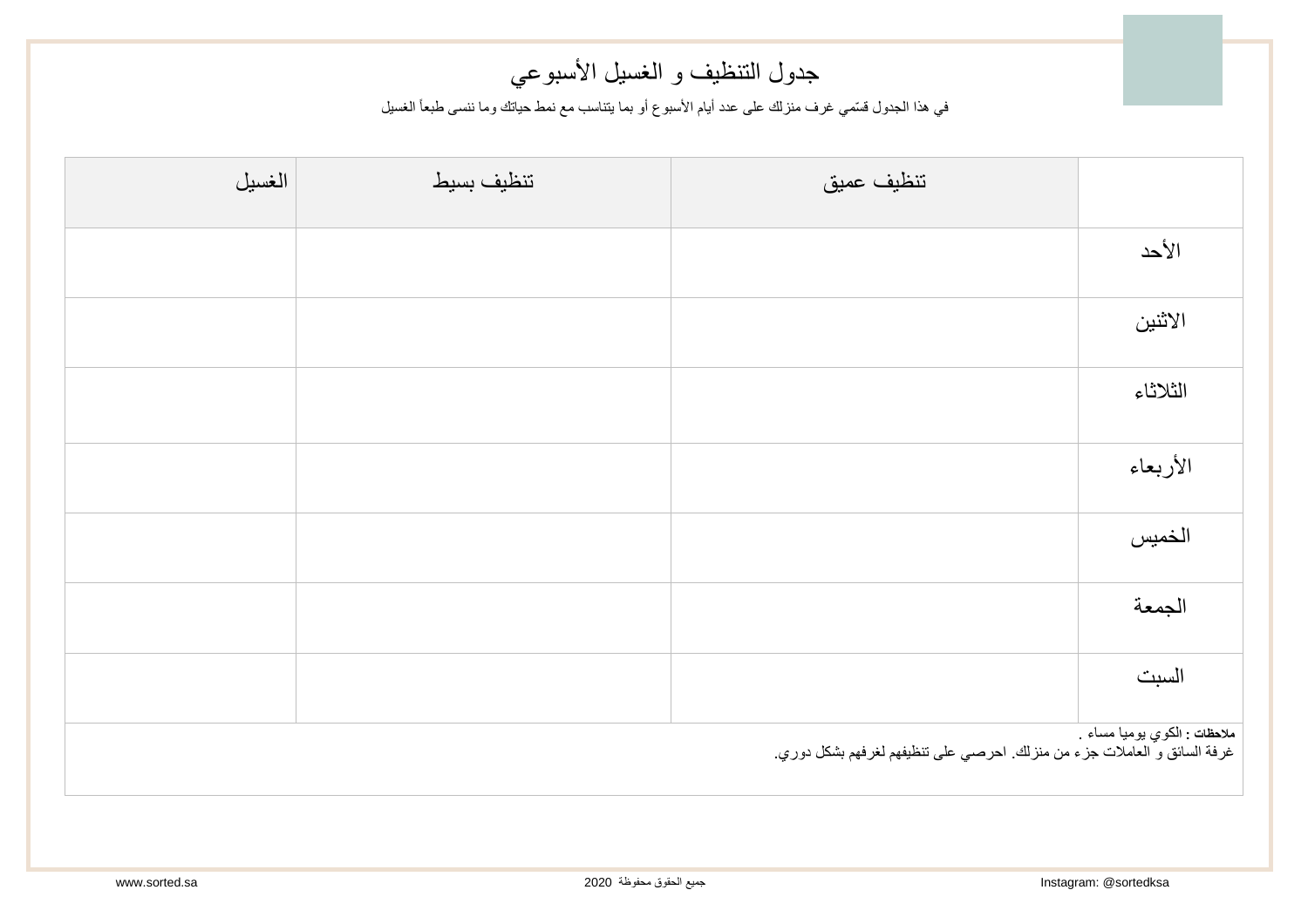## جدول للمهام الشهرية

تقسيم المهام التي يجب انجازها مرة في الشهر و يمكنك تغيير المهام بشكل شهري حسب الموسم أو حسب نظام حياتك

| الشهر :   |       |         |          |          |        |        |       |
|-----------|-------|---------|----------|----------|--------|--------|-------|
|           | الأحد | الاثنين | الثلاثاء | الأربعاء | الخميس | الجمعة | السبت |
| الأسبوع ا |       |         |          |          |        |        |       |
| الأسبوع ٢ |       |         |          |          |        |        |       |
| الأسبوع ٣ |       |         |          |          |        |        |       |
| الأسبوع ٤ |       |         |          |          |        |        |       |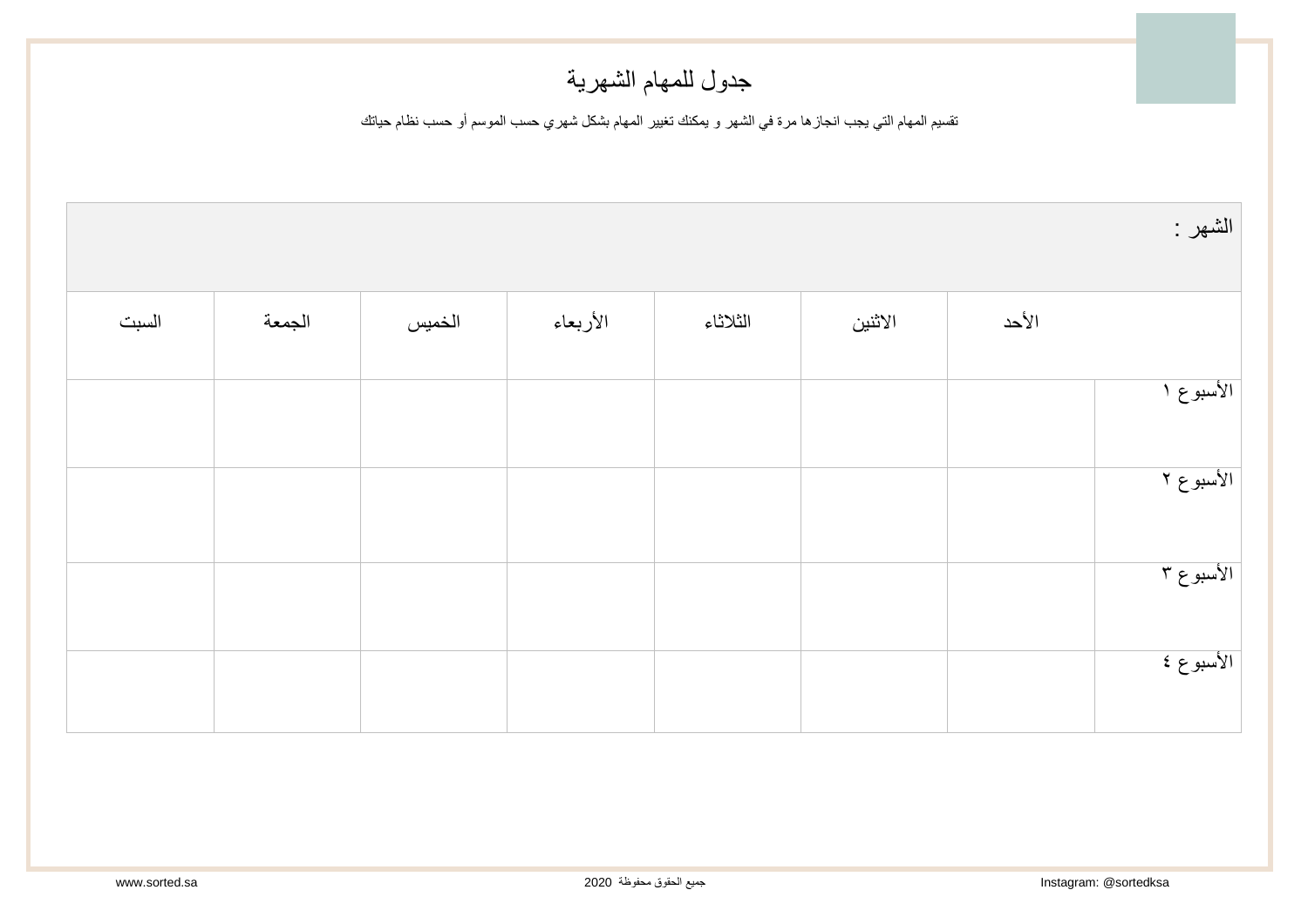## Weekly Cleaning & Laundry Schedule

This is a template of a Weekly Cleaning schedule. You can customize your own in the empty table

below

|                                                                                                                                                                                                       | Deep Cleaning | <b>Simple Cleaning</b> | Laundry |  |  |
|-------------------------------------------------------------------------------------------------------------------------------------------------------------------------------------------------------|---------------|------------------------|---------|--|--|
| Sunday                                                                                                                                                                                                |               |                        |         |  |  |
| Monday                                                                                                                                                                                                |               |                        |         |  |  |
| Tuesday                                                                                                                                                                                               |               |                        |         |  |  |
| Wednesday                                                                                                                                                                                             |               |                        |         |  |  |
| Thursday                                                                                                                                                                                              |               |                        |         |  |  |
| Friday                                                                                                                                                                                                |               |                        |         |  |  |
| Saturday                                                                                                                                                                                              |               |                        |         |  |  |
| Note: Ironing clothes should be done every night on a daily basis.<br>Remember that the driver's room and the help's rooms are part of your house. Make sure that they get cleaned on a weekly basis. |               |                        |         |  |  |